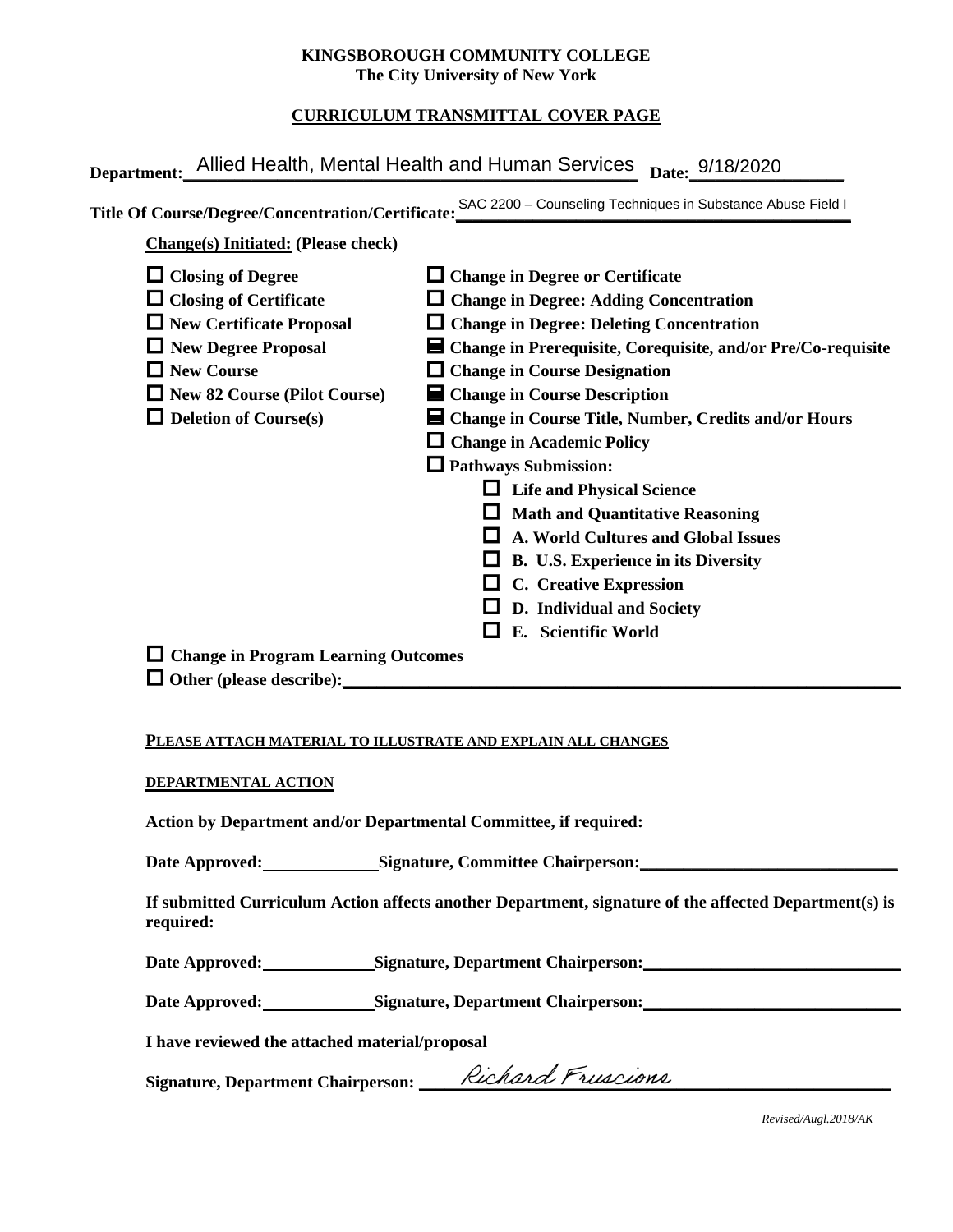| TO:   | FALL 2020 Curriculum Committee                                                           |
|-------|------------------------------------------------------------------------------------------|
| FROM: | Richard Fruscione, Chair, Department of Allied Health, Mental Health & Human Services    |
| DATE: | September 18, 2020                                                                       |
| RE:   | Course Title, Description, and Pre-/Co-requisite for SAC 2200 – Counseling Techniques in |
|       | the Substance Abuse Field I                                                              |

The Department of Allied Health, Mental Health and Human Services is proposing a change in Course Title, Description, and Pre-/Co-requisite for SAC 2200 – Counseling Techniques in the Substance Abuse Field I

## **Course Title:**

## **FROM:**

Counseling Techniques in the Substance Abuse Field I

#### **TO:**

## **Basic Techniques in Substance Abuse Counseling I**

## **Course Description:**

## **FROM:**

Students will learn the communication skills necessary to engage the substance abuse client, from the basic screening process through discharge planning. Major evaluation instruments and interview techniques will be introduced and students will learn to develop and evaluate client treatment planning and assessment histories.

## **TO:**

Students are introduced to a range of interpersonal communication techniques that are critical to engaging, assessing and overall treating the client, and to the major standardized screening and evaluation tools. Focus is placed on the practical/experiential integration of interpersonal techniques and best practices to partner with the client to conduct screenings, intakes and thorough psychosocial assessments. Students also work on developing client-centered treatment/recovery and discharge plans that prepare the client for long-term stabilization. Implementation of the treatment/recovery plan is also stressed with students getting the opportunity to simulate engaging clients from various cultural backgrounds in individual sessions. Students will learn and apply evidence-based practices including the Trans-Theoretical Model (TTM), Motivational Interviewing (MI), Motivational Enhancement Therapy (MET) and Cognitive Behavioral Therapy (CBT). Emphasis is placed on accuracy and precision in documentation.